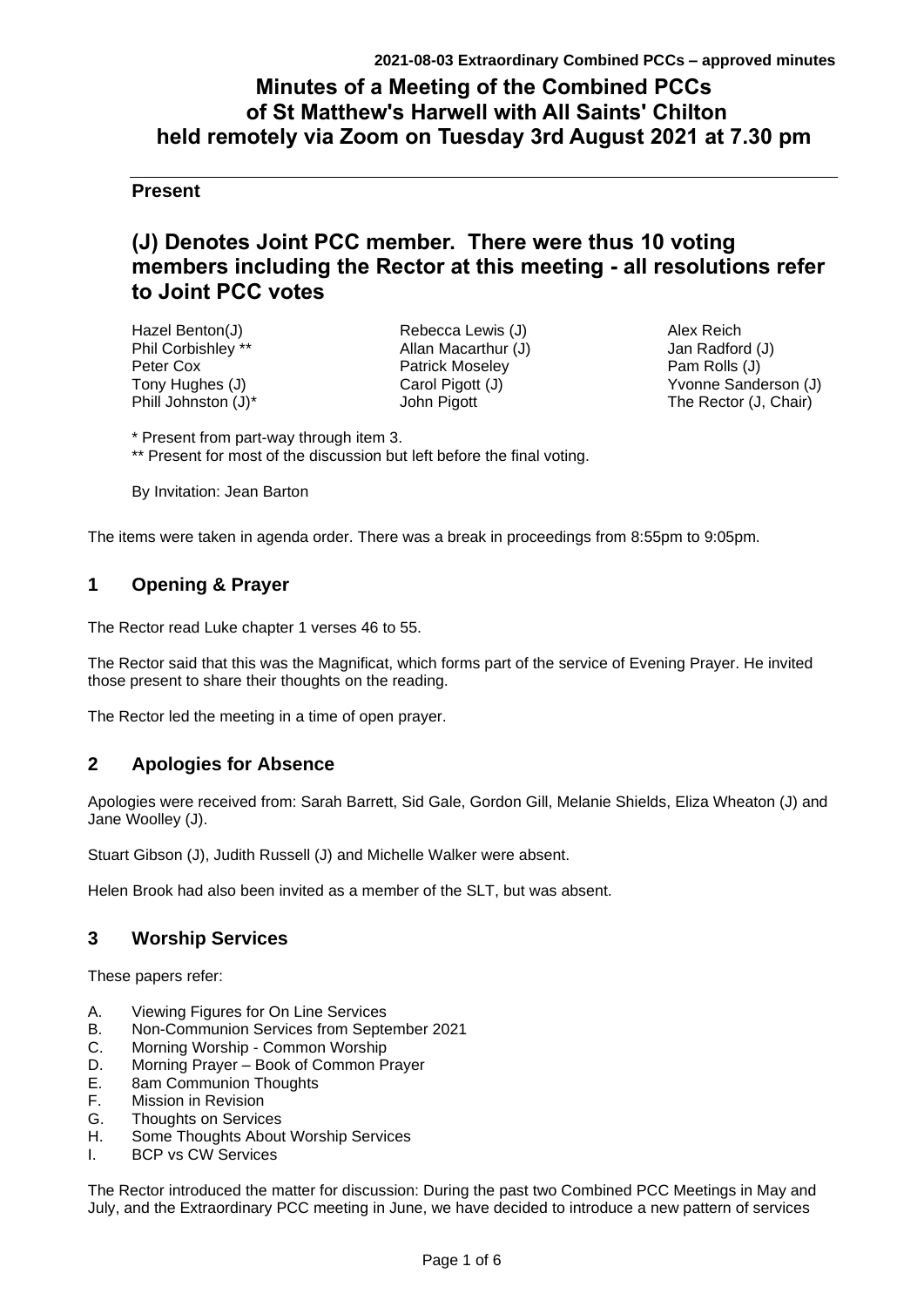#### **2021-08-03 Extraordinary Combined PCCs – approved minutes**

across both churches starting in September (the current pattern will continue until then). A review has been scheduled for November, and other reviews can be scheduled for later dates. We also have decided which services are Interactive and which are Holy Communion.

At the July CPCC meeting, the format of the Non - Interactive services was discussed – Common Worship or a mixture of Common Worship and Book of Common Prayer in various combinations, but a consensus was not reached. This meeting has been called to make the decisions about these services and related matters.

The Rector thanked all who had given comments in the papers for this meeting, or during other meetings, or other times, which were all helpful. All papers would be taken as read.

The Rector said that we should be mindful of people who are already in the congregations, though we can't take it for granted that they all will return post-pandemic.

In addition, we are not just here for those already a part of the congregations, but to reach out to the community, so we should also bear in mind the congregation of the future. We cannot just stay as we are, as the congregations will shrink by attrition over time. We are called to go out, so we should also be concerned about the 95% of the community that do not attend Church regularly and are not on the PCC so have no voice.

A wide-ranging discussion ensued. The following comments were made, and are grouped together here under the following broad headings:

### **Purpose of Worship and Outreach Services**

- The services we hold are Worship services to respond to God's love with thanks, and encourage and build each other up so we can go out into the community, and are not primarily outreach. There was some agreement to this.
- We have some services that are a mixture of Worship and outreach, such as Holiday Club and Generation Gold.
- The Rector said that in a way all of our life should be worship. Whilst a couple of hundred worship in church regularly, there are several thousand who do not. For some, this is because we do not facilitate worship in the way they can understand, so they may go elsewhere, or nowhere. There are lots of people in the community who may attend if offered the right sort of worship services. We currently engage some, we could engage more. Some Worship Services have a lot of visitors so are more evangelistic, for example Christening services could be 80% visitors and we have to make the most of these opportunities. There are others whose faith could be encouraged, such as the children and spouses of regular attendees.

### **Attendance at BCP Services**

- The BCP liturgy has been used here for 40 years, and the decline in attendance is more recent, so changing the liturgy and form of service may not be the solution, the congregation and leaders also need to be engaged in the community.
- The Rector agreed about community engagement, but churches throughout the Country are seeing a similar decline in attendance.
- Congregations are declining in part because people are not being engaged by the liturgy, and also because people are moving away and those that move in are not all coming to church. In the past, people moving into a community would go to the local church and adapt to the style of worship. Now, people are far more mobile and will try a local church once. If it does not suit them, they will go to another church or do another activity.
- People no longer have a Sunday School or Church Youth Club background so are less likely to understand BCP services if they try one.
- The decline in attendance to the Chilton morning service may be due to the introduction of Pebbles Family Service. The Rector replied that the decline started before that, and was due to natural attrition. The people attending Pebbles Family Services had not attended the BCP services, and they had not been engaged for some years. The Pebbles Services sought to provide for them.
- PCC members mentioned visitors that have attended BCP services, and either not liked them because they were too difficult to understand; conversely, people have not liked other services because they service were not traditional enough. Some visitors were happy to find a BCP service as a familiar type of worship.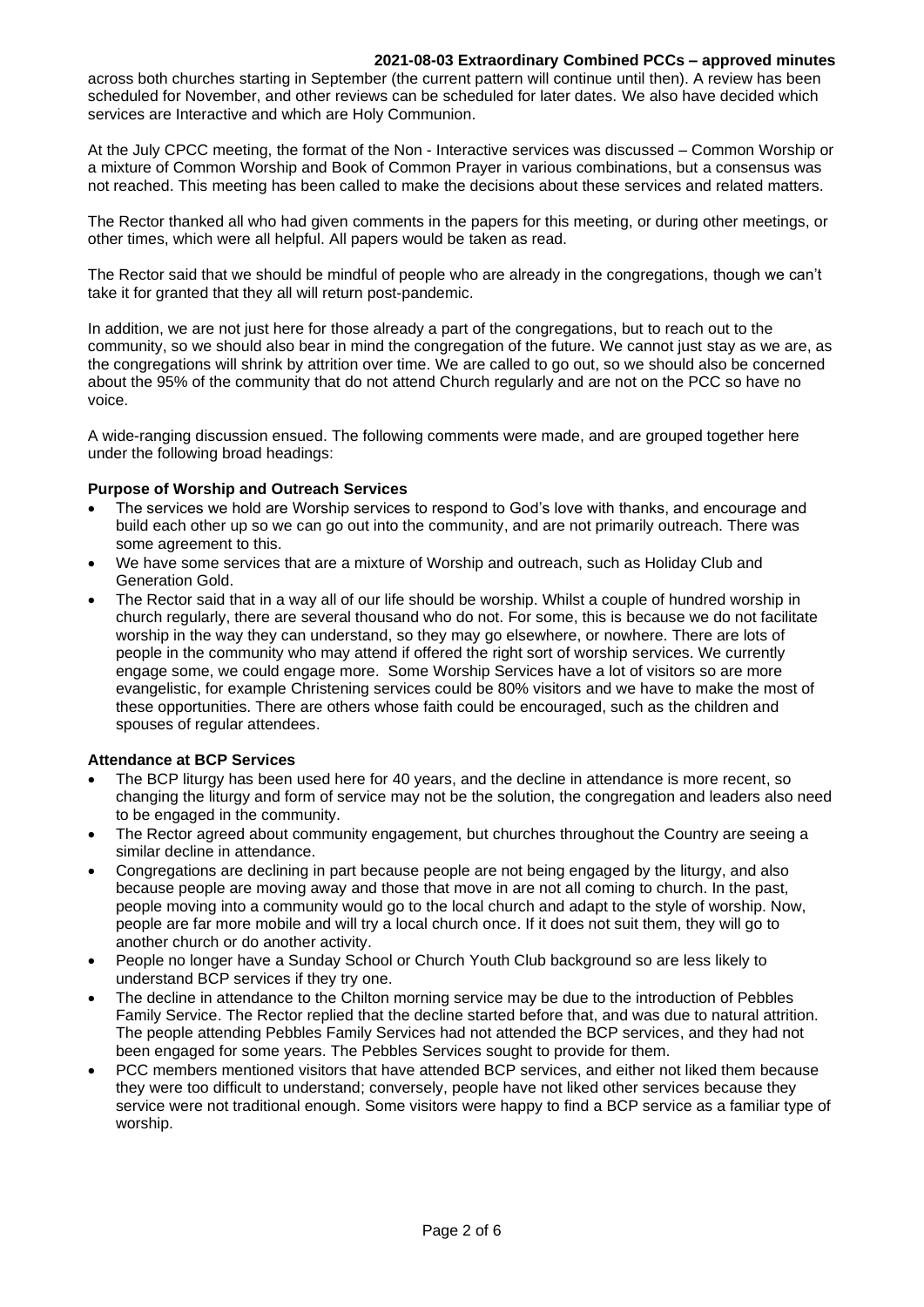#### **2021-08-03 Extraordinary Combined PCCs – approved minutes**

### **Range of Service Provision.**

- We now have an Interactive service to cater for those not engaged with more formal worship. We should also have a provision to keep those who prefer a more traditional style of worship engaged.
- The Rector said that the Interactive service is only one of the 5 weekly services (4 Sunday and one midweek). The others four are standard liturgy, so the way we do these are important. We either facilitate and encourage or stifle and inhibit.
- Youth and young families are important and we should celebrate and appreciate their energy. We should also appreciate the loyalty and service of older members, some of whom have been here many years, and whose work to keep the churches open allows new things to go ahead. So, we should have a broad spectrum of services for all ages including some BCP provision e.g. once every 2 months.
- Loyalty is a valued point and we don't want to throw away something precious to people, but there are concerns with mixing up a 400-year-old liturgy with current liturgy. Younger people find it very alien – Fledgelings families find it a big step moving to an interactive service and a bigger one to a front facing non-interactive service.
- Some people have also attended and served loyally for many years whilst not having services that completely suit them. 4 out of 5 of the services are catering for the long-standing part of the congregation, we are not catering at all for a large proportion of the population. Though some have tried the services and stayed, others have gone elsewhere. There are some people who we have never tried to reach, this is a mistake which we should not repeat with future generations.
- There is a tension in trying to serve both of these aims faithfully.
- It is a challenge to respond to the needs of the many young families now arriving locally without leaving others behind.
- The Rector said that we are trying to hold together two very different aims 1) to provide for a faithful group of people that love BCP services and 2) a group who don't engage with BCP and never will, and if they encounter it, will be put off. Some may tolerate it for the sake of other people.

### **Consultations to Date**

- Pam Rolls, Jan Radford and others have visited the 8:00am Communion service congregation: They are sad to lose the service and would join the 9:30am service. They appreciated being visited and listened to. This was assuming there would be a BCP 6 times a year at Chilton and others at Harwell. It is a difficult decision.
- There was appreciation for the consultation taking place.
- The Rector said that he has had many conversations over the years, with some more formal consultations recently. He also talks to people outside the church or on the fringe, including wedding couples and for Baptisms and Funerals. There are people who are interested in church in our communities, we need to encourage them to join us. If we are not moving people from the "Crowd" to the "Congregation" congregations decline.
- The Rector said that over the years he has seen lots of visitors/new people in our church services. Many people seem only to try one service and don't return. There are plenty of other local churches to attend. All traditional services are in decline, some faster than others, and not recovering. Style of service is not the only factor, but we ignore it at our peril.

### **In-Service Explanations**

- If there are visitors at a BCP service an explanation can be given.
- The Rector said that we can do this at all services.
- This may break up the rhythm of the services for regular attendees but would help visitors.
- That BCP needs an explanation says something in itself.

## **Other Local Churches**

- It is important to do everything possible to maintain and grow the church, and the new pattern of services addresses that – Sunday morning will be more attractive to new people than other times. However, we should not be disappointed if people attend other churches as they are still worshipping.
- The Rector said that losing people will a problem for the Benefice, and he may not be replaced when he finishes if the Benefice is not viable.
- The meeting discussed which local churches have BCP services and other traditional services.

### **Communication of the New Pattern of Services**

- The Rector said that communication has been limited so far: The weekly church-wide emails for the last couple of weeks had mentioned the end of the current pattern and start of a new one.
- There will be more substantial communication from next week: The Broadsheet will include the new pattern and will go to the printers this week for distribution next week to all houses in the Benefice. There will also be in other channels including posters and Facebook.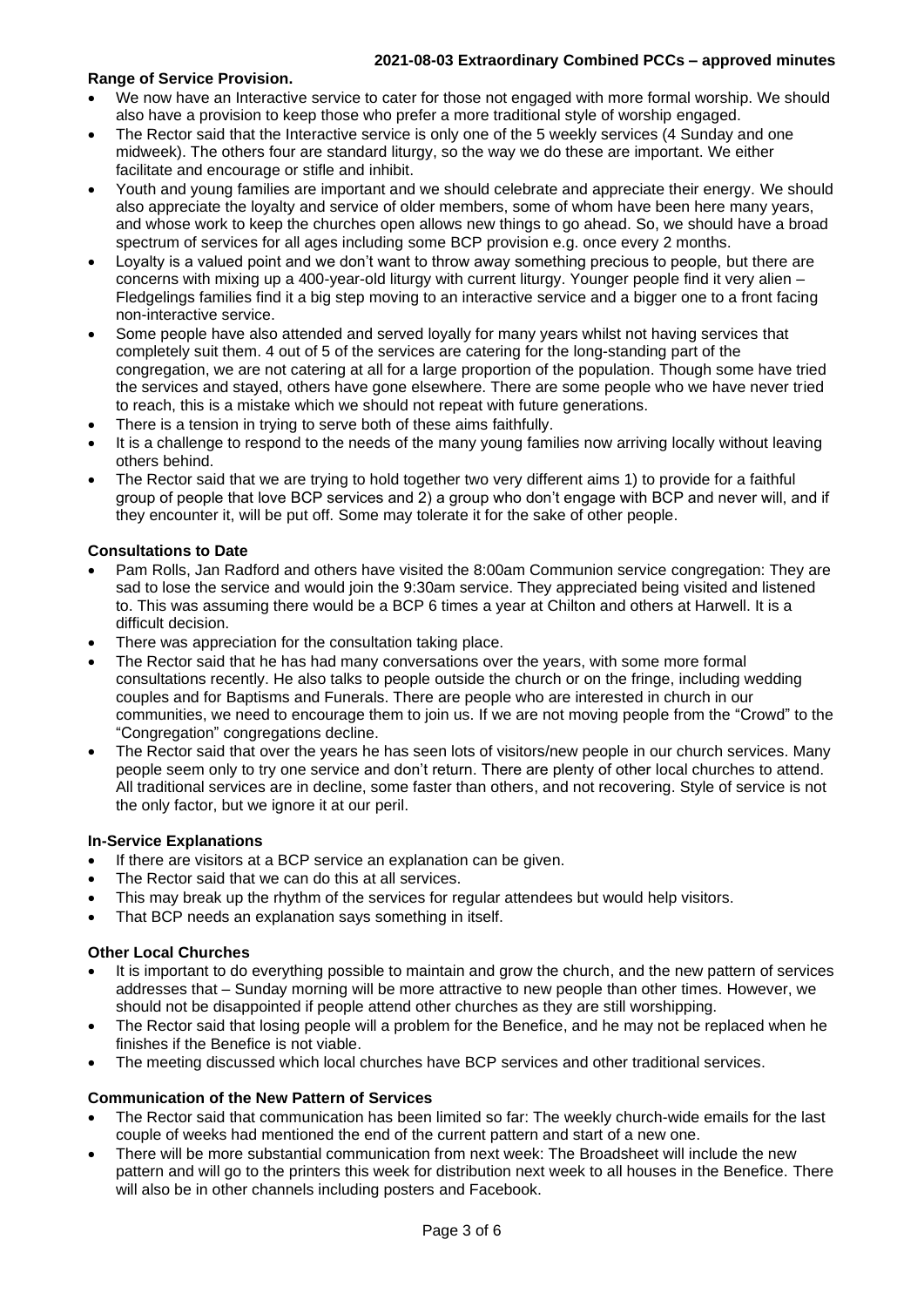### **Review of New Pattern of Services**

- If we agree on BCP every other month at 9:30am at Chilton, there will only be one before the November review. If it is the least popular then it can be stopped then, or we can continue for some more months then stop later. Other services have started and declined.
- There was some discussion of the "Hands Free" services that were run a few years ago.
- We should not keep theorising, but try something and see if people attend. The Rector agreed.
- There is a risk in any option stopping BCP risks losing faithful people and keeping it risks putting new people off.
- The review could be in November but that is quite a short trial, so all of the new pattern should continue longer unchanged.
- The Rector said that the November review would be quite limited. We could schedule another review for example after Christmas.

#### **Evaluation Criteria**

- It is important that we decide the criteria for success and failure now, rather than waiting until the review or end of the trial.
- Discussion ensued of who should compose the criteria and write a proposal. There was some agreement that the Senior Leadership Team should do this.

# **PROPOSAL 1**

The Rector made this proposal:

**That the Senior Leadership Team should discuss criteria at their September Meeting and present this as a proposal at the October Combined PCC meeting. No Objections.**

Any suggestions of criteria should be sent to the Rector.

# **PROPOSALS 2, 3 and 4:**

Three linked proposals were made:

- **2: One BCP at 9.30 at All Saints' every two months i.e.6 times a year**
- **3: One BCP service a month at 6.00 pm at St Matthew's.**
- **4: BCP at the weekday communion service - each time it occurs.**

Each to be voted for/ agreed to separately.

Further to this: if it is decided against the one BCP a month in the evenings at St Matthew's, then the next proposal for the evenings would be: 6 BCP services a year in the evening. - In the same way, the weekday communion services could be alternating: BCP and CW as another proposal.

#### **Points to Consider**

The Rector said that the meeting should bear in mind the following when considering proposals:

- All four non-Interactive services are under discussion.
- We need to provide adequately for those that value BCP and not risk putting off the generation of the future.
- We should try and ensure that what we agree on stands a good chance of serving people's needs, a "nothing" or "everything" solution may not be helpful, and a compromise may be agreed that does not serve anyone.
- Travel: we have not had an 11am BCP service at Harwell for many years. There has been a BCP at 6:15pm. Some people who might return post-pandemic valued BCP. Does it need to be in Harwell or Chilton – location and time slots need to be considered. We could also have a quarterly evening BCP service at Chilton.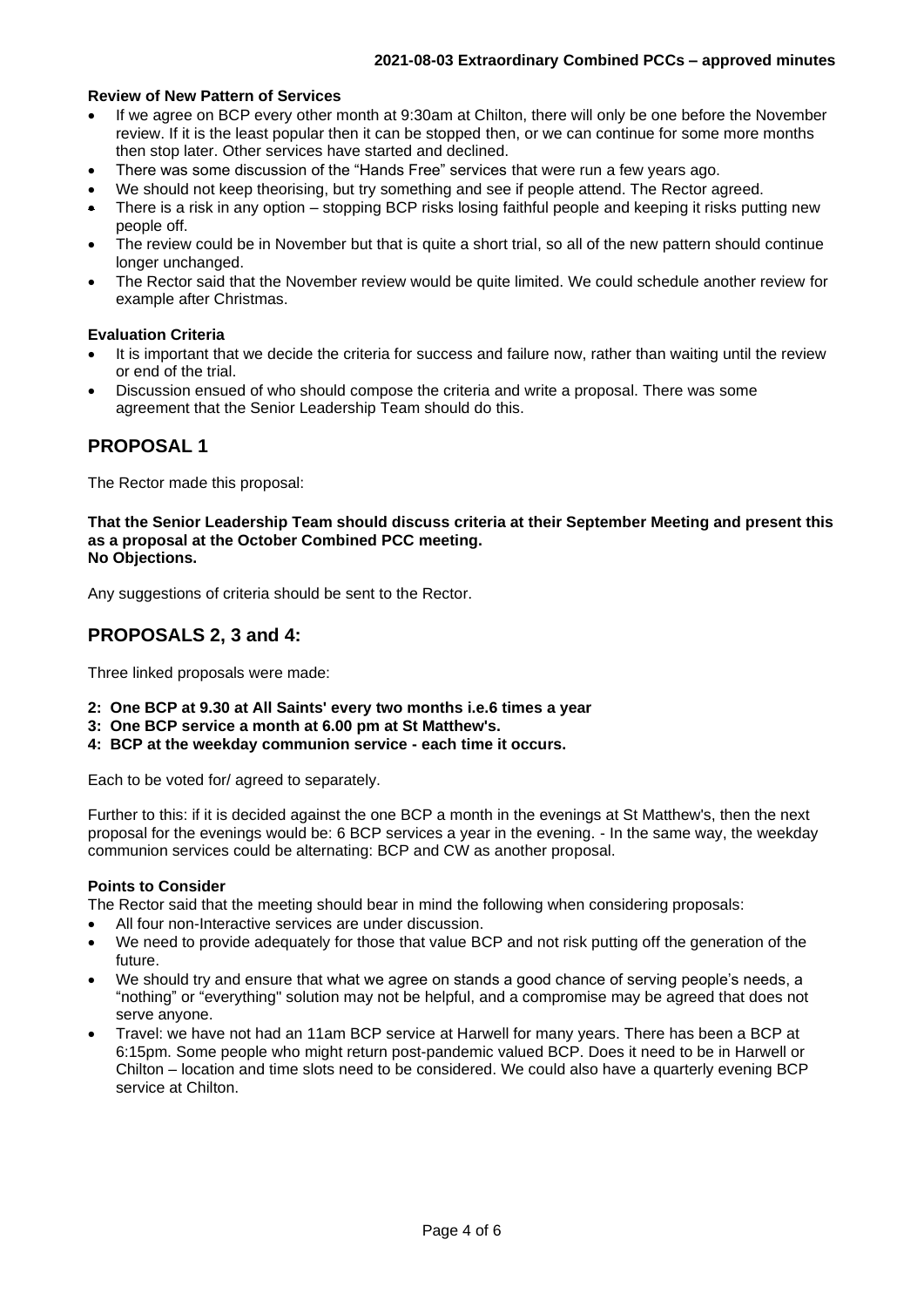Further discussion ensued:

#### **Harwell Evening Service**

- A regular attendee said that due to the 18-month gap it is difficult to predict how many of the prepandemic congregation will attend. A monthly Sunday evening BCP service would probably be welcomed as it was in the past.
- A churchwarden said that it was about 12 regular attendees.
- The Rector said that he was considering a new format for the Harwell Evening service, to be aimed at the "missing middle" – younger people with no children, or Banns couples. There was some interest in this suggestion.
- The Rector added that if one in four evening services is BCP, the pattern would not be consistent and it may be more difficult to engage people in this new service. There was some sympathy with this view.
- There was further discussion of other times for BCP services such as 11:30am at Harwell or midweek.
- Sunday would be the preferred day for the BCP service.

# **PROPOSAL 5**

The Rector made an alternative proposal arising from the above discussion:

- **BCP Service at Chilton at 9:30am on the 2nd Sunday of alternate months on the same Sunday as Pebbles Family Service – 6 per year.**
- **BCP Service at Harwell at 11:30am on the 2nd Sunday of the other alternate months – 6 per year.**
- **An additional quarterly evening prayer at Chilton – 4 per year at a time to be decided.**

The Rector answered questions on this proposal:

- With this pattern there would be no BCP at Harwell in the evenings, so the Harwell Evening BCP congregation would need to travel to Chilton and may need help with transport.
- There would be sufficient leaders to lead and preach at services in this pattern. It is 4 fewer services per year than the previous pattern.
- For practical resourcing reasons, the in-person Evening Prayer service and the online service have the same leader, preacher and songs. The online service has little liturgy and could include the basic elements (e.g. readings, sermon, songs) of the evening service.

### **Other Final Points:**

- There was some discussion of provision of music for the new pattern of services.
- The Rector said that he could make the required decisions, but he wants to be as collaborative as possible and the churches are largely volunteer-run. The congregations and communities have been here longer than him and will still be here after he leaves. The PCC has certain responsibilities including the broad pattern of services and the Rector is responsible for the detail and what is preached. He has brought the decisions on types of services back to the CPCC as it needs to be a consensus.

# **VOTING ON PROPOSALS 2 to 5:**

### **CHILTON:**

The Rector said that the strongest proposal for Chilton was for BCP in alternating months for the trial period, so he suggested that Proposal 2 is considered first. **No Objections.**

#### **Proposal 2: Straw Poll: 8 For, 7 Against.**

| <b>Resolution</b> | BCP Services at 9.30 at All Saints' 6 times per year - on the Second<br>Sunday in the month alternate months. |  |  |                       |                                           |  |  |
|-------------------|---------------------------------------------------------------------------------------------------------------|--|--|-----------------------|-------------------------------------------|--|--|
| <b>Proposed</b>   | Pam<br><b>Rolls</b>                                                                                           |  |  | Passed by<br>the JPCC | 6 for, none<br>against, 4<br>abstentions. |  |  |